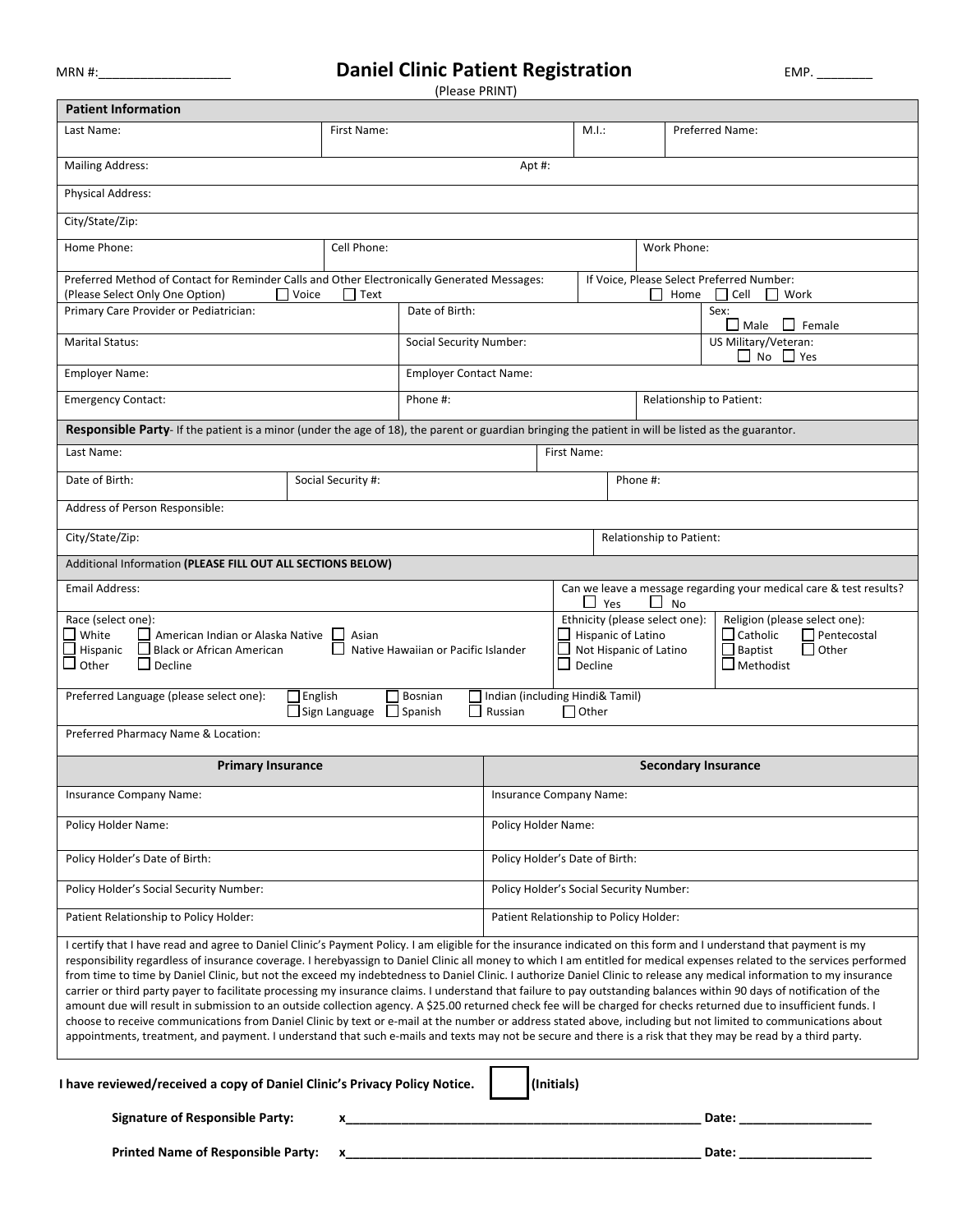## DANIEL CLINIC

# APPOINTMENT NO SHOW POLICY EFFECTIVE 08/01/2021

We are experiencing an increasing number of no-show appointments. We would appreciate a simple call to our office 24 hours in advance to let us know that you are unable to make your appointment. Our patients are very important to us and we strive to meet their needs. If you do not show up for your appointment **OR** if you call us to cancel with less than 24 hours notice, there will be a \$25 charge applied to your account that must be paid before next scheduled appointment. Thank you for helping us keep our schedule as open as possible for patients that are in need.

By signing below, I acknowledge that I have been informed of Daniel Clinic's No-Show Policy.

\_\_\_\_\_\_\_\_\_\_\_\_\_\_\_\_\_\_\_\_\_\_\_\_\_\_\_\_\_\_\_\_\_\_\_ \_\_\_\_\_\_\_\_\_\_\_\_\_\_\_\_\_\_\_\_

Patient Name (Print)

Patient or Guardian Signature Date

\_\_\_\_\_\_\_\_\_\_\_\_\_\_\_\_\_\_\_\_\_\_\_\_\_\_\_\_\_\_\_\_\_\_\_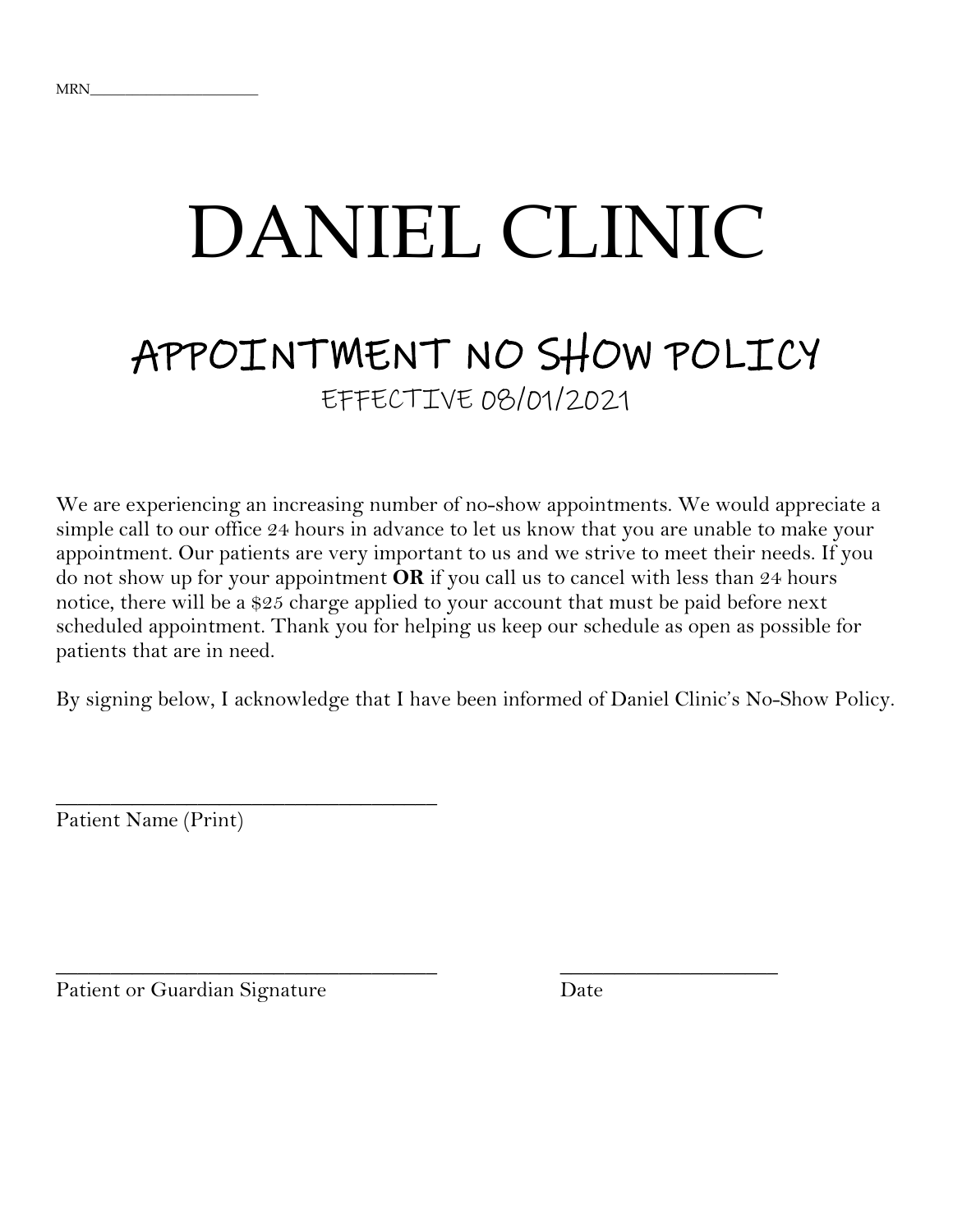## **Health History**

| <b>Patient Name</b>                                   | Birthdate /                                                                                                                          |
|-------------------------------------------------------|--------------------------------------------------------------------------------------------------------------------------------------|
| medical history and will be kept in this office       | To help us meet all your healthcare needs, please fill out both pages of this form completely. This is a confidential record of your |
| Today's date                                          | When was your last physical exam?                                                                                                    |
| Place of birth                                        | Phone $#$<br>Name of doctor                                                                                                          |
|                                                       | Please list all serious illnesses, operations, and other hospitalizations you                                                        |
| Occupation                                            | have experienced and indicate year these occurred: $\Box$ None                                                                       |
| Previous occupations                                  |                                                                                                                                      |
|                                                       |                                                                                                                                      |
| Hobbies                                               |                                                                                                                                      |
|                                                       |                                                                                                                                      |
| Habits:                                               |                                                                                                                                      |
|                                                       | Please list all medications you are currently taking (include                                                                        |
|                                                       | nonprescription drugs): $\Box$ None                                                                                                  |
|                                                       |                                                                                                                                      |
|                                                       |                                                                                                                                      |
|                                                       |                                                                                                                                      |
| Usual weight                                          |                                                                                                                                      |
| Date of last dental exam                              |                                                                                                                                      |
| Please list all allergies (foods, drugs, environment) | Describe all serious accidents, severe injuries, head injury, fractures or<br>broken bones (include date occurred): None             |
| Have you ever taken Fen-Phen/Redux?                   |                                                                                                                                      |

#### **Chief Complaints**

Please list (in order of importance) the present health concerns, symptoms, or problems you are experiencing:

#### **Past Medical History**

Have you ever had the following: (Check "Yes" or "No", leave blank if uncertain)

| Condition                | Yes | No | Condition                   | Yes | No | <b>Condition</b>         | Yes | No |
|--------------------------|-----|----|-----------------------------|-----|----|--------------------------|-----|----|
| <b>Measles</b>           |     |    | Epilepsy                    |     |    | Hives or Eczema          |     |    |
| <b>Mumps</b>             |     |    | Migraine headaches          |     |    | AIDS or $HIV+$           |     |    |
| Chickenpox               |     |    | <b>Tuberculosis</b>         |     |    | Infectious Mono          |     |    |
| Whooping cough           |     |    | <b>Diabetes</b>             |     |    | <b>Bronchitis</b>        |     |    |
| <b>Scarlet Fever</b>     |     |    | Cancer                      |     |    | Mitral Valve Prolapse    |     |    |
| Diphtheria               |     |    | Polio                       |     |    | Stroke                   |     |    |
| Smallpox                 |     |    | Glaucoma                    |     |    | Hepatitis                |     |    |
| Pneumonia                |     |    | Hernia                      |     |    | Ulcer                    |     |    |
| <b>Rheumatic Fever</b>   |     |    | Blood or Plasma transfusion |     |    | Kidney Disease           |     |    |
| <b>Heart Disease</b>     |     |    | Back trouble                |     |    | <b>Thyroid Disease</b>   |     |    |
| <b>Arthritis</b>         |     |    | High or low blood pressure  |     |    | <b>Bleeding Tendency</b> |     |    |
| <b>Venereal Disease</b>  |     |    | Hemorrhoids                 |     |    | Any other disease        |     |    |
| Anemia                   |     |    | Asthma                      |     |    | (Please list)            |     |    |
| <b>Bladder Infection</b> |     |    | Date of last chest x-ray    |     |    |                          |     |    |

 $\_$  ,  $\_$  ,  $\_$  ,  $\_$  ,  $\_$  ,  $\_$  ,  $\_$  ,  $\_$  ,  $\_$  ,  $\_$  ,  $\_$  ,  $\_$  ,  $\_$  ,  $\_$  ,  $\_$  ,  $\_$  ,  $\_$  ,  $\_$  ,  $\_$  ,  $\_$  ,  $\_$  ,  $\_$  ,  $\_$  ,  $\_$  ,  $\_$  ,  $\_$  ,  $\_$  ,  $\_$  ,  $\_$  ,  $\_$  ,  $\_$  ,  $\_$  ,  $\_$  ,  $\_$  ,  $\_$  ,  $\_$  ,  $\_$  ,  $\mathcal{L}_\mathcal{L} = \mathcal{L}_\mathcal{L} = \mathcal{L}_\mathcal{L} = \mathcal{L}_\mathcal{L} = \mathcal{L}_\mathcal{L} = \mathcal{L}_\mathcal{L} = \mathcal{L}_\mathcal{L} = \mathcal{L}_\mathcal{L} = \mathcal{L}_\mathcal{L} = \mathcal{L}_\mathcal{L} = \mathcal{L}_\mathcal{L} = \mathcal{L}_\mathcal{L} = \mathcal{L}_\mathcal{L} = \mathcal{L}_\mathcal{L} = \mathcal{L}_\mathcal{L} = \mathcal{L}_\mathcal{L} = \mathcal{L}_\mathcal{L}$  $\mathcal{L}_\mathcal{L} = \mathcal{L}_\mathcal{L} = \mathcal{L}_\mathcal{L} = \mathcal{L}_\mathcal{L} = \mathcal{L}_\mathcal{L} = \mathcal{L}_\mathcal{L} = \mathcal{L}_\mathcal{L} = \mathcal{L}_\mathcal{L} = \mathcal{L}_\mathcal{L} = \mathcal{L}_\mathcal{L} = \mathcal{L}_\mathcal{L} = \mathcal{L}_\mathcal{L} = \mathcal{L}_\mathcal{L} = \mathcal{L}_\mathcal{L} = \mathcal{L}_\mathcal{L} = \mathcal{L}_\mathcal{L} = \mathcal{L}_\mathcal{L}$ 

#### **Family History**

Has any blood relatives had any of the following: (Check "Yes" or "No", leave blank if uncertain)

| <b>Condition</b>    | Yes | No | Relationship | Condition                | <b>Yes</b> | N0 | Relationship |
|---------------------|-----|----|--------------|--------------------------|------------|----|--------------|
| Cancer              |     |    |              | Stroke                   |            |    |              |
| Tuberculosis        |     |    |              | Epilepsy                 |            |    |              |
| Diabetes            |     |    |              | Allergies                |            |    |              |
| Heart Disease       |     |    |              | Anemia                   |            |    |              |
| High Blood Pressure |     |    |              | <b>Bleeding Tendency</b> |            |    |              |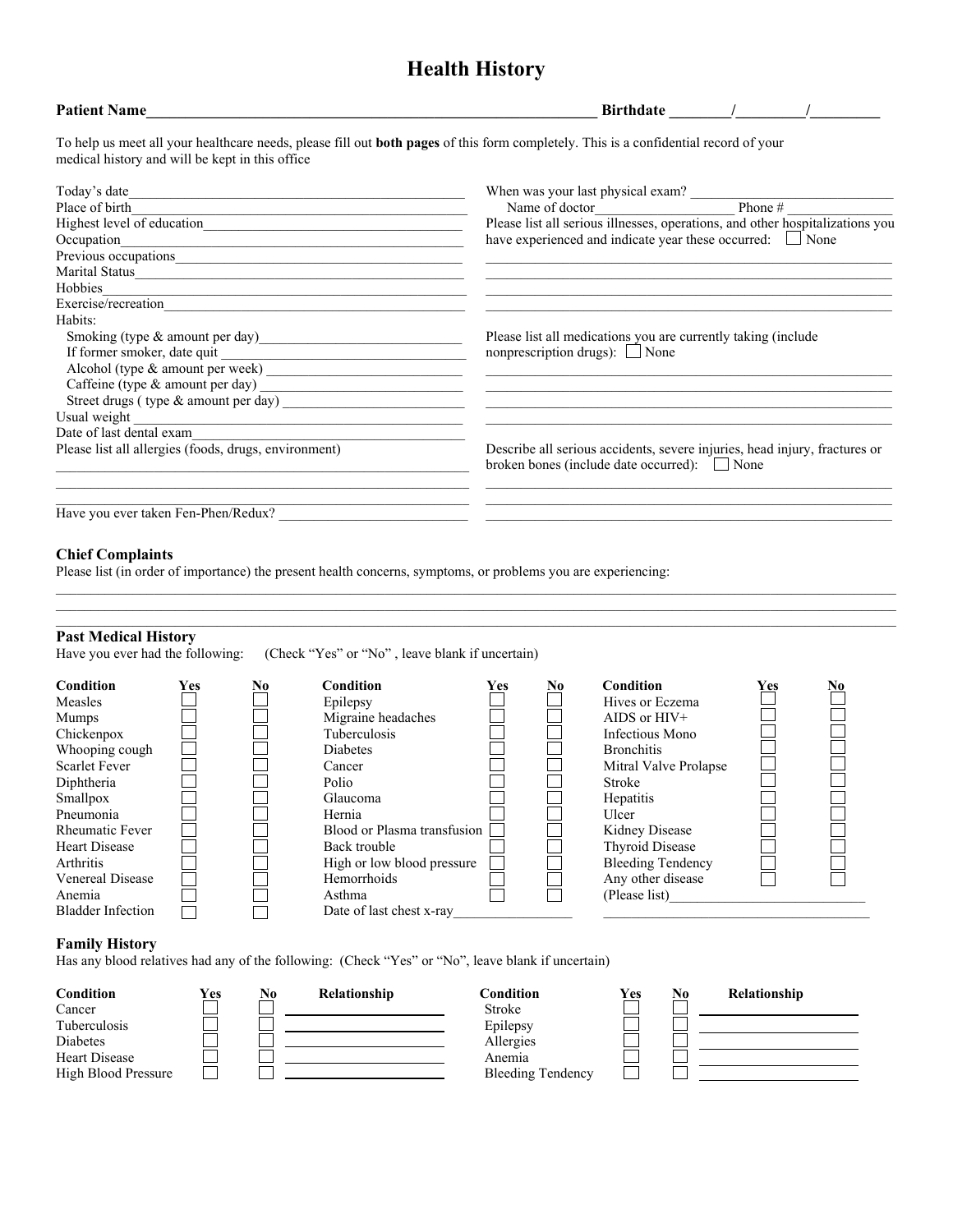#### **Family History (continued)**

(Check "Yes" or "No", leave blank if uncertain)

| <b>Condition</b><br>Asthma<br>Chronic lung disease<br>Drug or Alcohol problem<br>Mental illness<br>Leukemia<br>Migraine Headaches<br>Obesity<br>Thyroid Disease<br>Ulcer | <b>Yes</b> | No | Relationship | Present age (health-good, fair, poor)/Age of death (cause of death)<br>Father<br>Mother<br>Siblings<br>Spouse<br>Children |
|--------------------------------------------------------------------------------------------------------------------------------------------------------------------------|------------|----|--------------|---------------------------------------------------------------------------------------------------------------------------|
|                                                                                                                                                                          |            |    |              |                                                                                                                           |
| Depression                                                                                                                                                               |            |    |              |                                                                                                                           |
| High Cholesterol                                                                                                                                                         |            |    |              |                                                                                                                           |
| Kidney Disease                                                                                                                                                           |            |    |              |                                                                                                                           |
| Glaucoma                                                                                                                                                                 |            |    |              |                                                                                                                           |
| Gout                                                                                                                                                                     |            |    |              |                                                                                                                           |

Do you have now or have you had with the pas year: (Check "Yes" or "No", leave blank if uncertain)

| <b>Condition</b>                   | Yes | No | <b>Condition</b>                        | Yes | $\mathbf{N}\mathbf{0}$ | Condition                       | Yes | N <sub>0</sub> |
|------------------------------------|-----|----|-----------------------------------------|-----|------------------------|---------------------------------|-----|----------------|
| Weakness or paralysis              |     |    | Shortness of breath                     |     |                        | Joint pain or stiffness         |     |                |
| Tire easily or weakness            |     |    | Bloody sputum                           |     |                        | Swollen joints                  |     |                |
| Recent weight changes              |     |    | Wheezing                                |     |                        | Muscle cramps or spasms         |     |                |
| Change in appetite                 |     |    | Chest pain or discomfort                |     |                        | Sleeplessness                   |     |                |
| Sensitivity to cold or heat        |     |    | Purple fingers or lips                  |     |                        | Seizures                        |     |                |
| Persistent fever                   |     |    | Swelling of hands, feet, ankles         |     |                        | Depression                      |     |                |
| Night sweats or hot flashes        |     |    | Difficulty in breathing                 |     |                        | Memory loss                     |     |                |
| Skin rash                          |     |    | Palpitations or fluttering of the heart |     |                        | Poor coordination               |     |                |
| Skin trouble or changes            |     |    | Leg cramps on walking or at night       |     |                        | Dizziness or fainting spells    |     |                |
| Change in nails or hair            |     |    | Enlarge veins                           |     |                        | A living will/advance directive |     |                |
| Headaches                          |     |    | Difficulty swallowing                   |     |                        | Men only:                       |     |                |
| Easy bleeding or bruising          |     |    | Heartburn                               |     |                        | Discharge from penis            |     |                |
| Double vision                      |     |    | Frequent belching                       |     |                        | Pain or lump in testicles       |     |                |
| <b>Blurred</b> vision              |     |    | Abdominal cramping                      |     |                        | Impotence                       |     |                |
| Eye pain                           |     |    | Nausea                                  |     |                        | <b>Women only:</b>              |     |                |
| Infected eyes                      |     |    | Vomiting                                |     |                        | Age period began                |     |                |
| Do you wear glasses/contacts       |     |    | Vomited or coughed up blood             |     |                        | How many days do periods last   |     |                |
| When was you last eye exam         |     |    | Chronic diarrhea                        |     |                        | How many days between periods   |     |                |
| Ringing in the ears                |     |    | Chronic constipation                    |     |                        | Is the flow heavy?              |     |                |
| Discharge from the ears            |     |    | Rectal bleeding                         |     |                        | Do you bleed or spot            |     |                |
| Ear pain                           |     |    | Black tarry stools                      |     |                        | between periods?                |     |                |
| Decrease in hearing                |     |    | Dark urine                              |     |                        | Do you have pain or cramps?     |     |                |
| Frequent nosebleeds                |     |    | Yellow jaundice                         |     |                        | Date of last period?            |     |                |
| Frequent colds                     |     |    | Frequent urination (day)                |     |                        | Date of last pelvic exam?       |     |                |
| Sinus trouble                      |     |    | Frequent urination (night)              |     |                        | Date of last mammogram?         |     |                |
| Loss of smell                      |     |    | Increase in thirst                      |     |                        | Any itching in vaginal area?    |     |                |
| Persistent hoarseness              |     |    | Painful urination                       |     |                        | Pain with intercourse?          |     |                |
| Sore throat                        |     |    | Leakage of urine                        |     |                        | Type of birth control?          |     |                |
| Sore tongue or gums                |     |    | Difficulty in stating urine             |     |                        | Number of pregnancies           |     |                |
| Lump or discharge for breast       |     |    | Blood in urine                          |     |                        | Number of full term births      |     |                |
| A persistent cough/throat clearing |     |    | Lack of sex drive                       |     |                        | Number of preterm births        |     |                |
| not associated with known illness  |     |    | Hemorrhoids                             |     |                        |                                 |     |                |
| (lasting more than 3 weeks)        |     |    | <b>Backaches</b>                        |     |                        |                                 |     |                |

To the best of my knowledge, the questions on this form have been accurately answered. I understand that providing incorrect information can be dangerous to my (my child's) health. It is my responsibility to inform the doctor's office of any changes in my (my child's) medical status. I also authorize the healthcare staff to perform the necessary health care services I (my child) may need.

X

Signature of Patient or Parent if Minor Date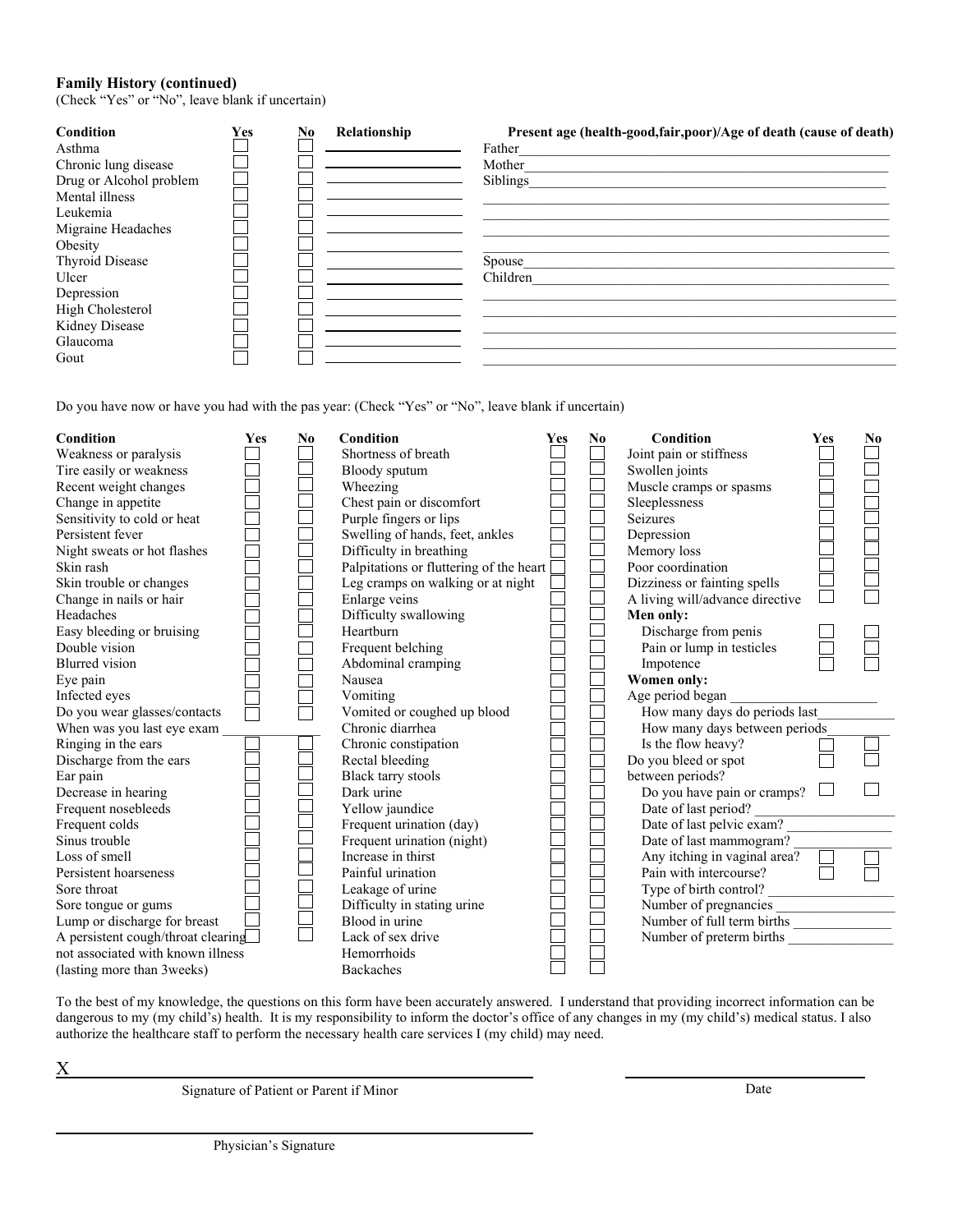### DANIEL CLINIC 5326 Oak Street / P.O. Box 487 Saint Francisville, LA 70775 Ph (225) 635-5848 Fax (225) 635-5847

| Patient<br>ame:<br>۸K |  |
|-----------------------|--|
|-----------------------|--|

## **CONSENT FOR MEDICAL TREATMENT**

I consent to and authorize Daniel Clinic personnel to perform care and treatment including but not limited to medical treatment, laboratory, and/or diagnostic testing that may be ordered by said personnel.

I certify that I have read and understand the above authorization for medical treatment.

| ∕ |                                    |
|---|------------------------------------|
|   | Signature of Patient (or Guardian) |

## **ADVANCE DIRECTIVES**

| I have a Living Will               | $\Box$ Yes | $\Box$ No |
|------------------------------------|------------|-----------|
| I have a Medical Power of Attorney | $\Box$ Yes | $\Box$ No |

If Yes, I understand it is my responsibility to provide a copy for my medical records.

| Signature of Patient (or Guardian) |
|------------------------------------|

## **ACKNOWLEDGEMENT OF RECEIPT OF PRIVACY NOTICE**

I acknowledge that I have received a copy of Daniel Clinic's Privacy Notice.

I understand that a privacy officer has been appointed and that any questions regarding that Privacy Act may be directed to the HIPAA Privacy Officer.

I have read and understand the facility's Privacy Notice. I understand that I have the right to restrict how my protected health information may be used. I also understand that the facility may refuse admission should the restrictions I place on my protected health information interfere 1) with the clinic's ability to treat and/or bill me for services rendered or 2) with the operations of the facility.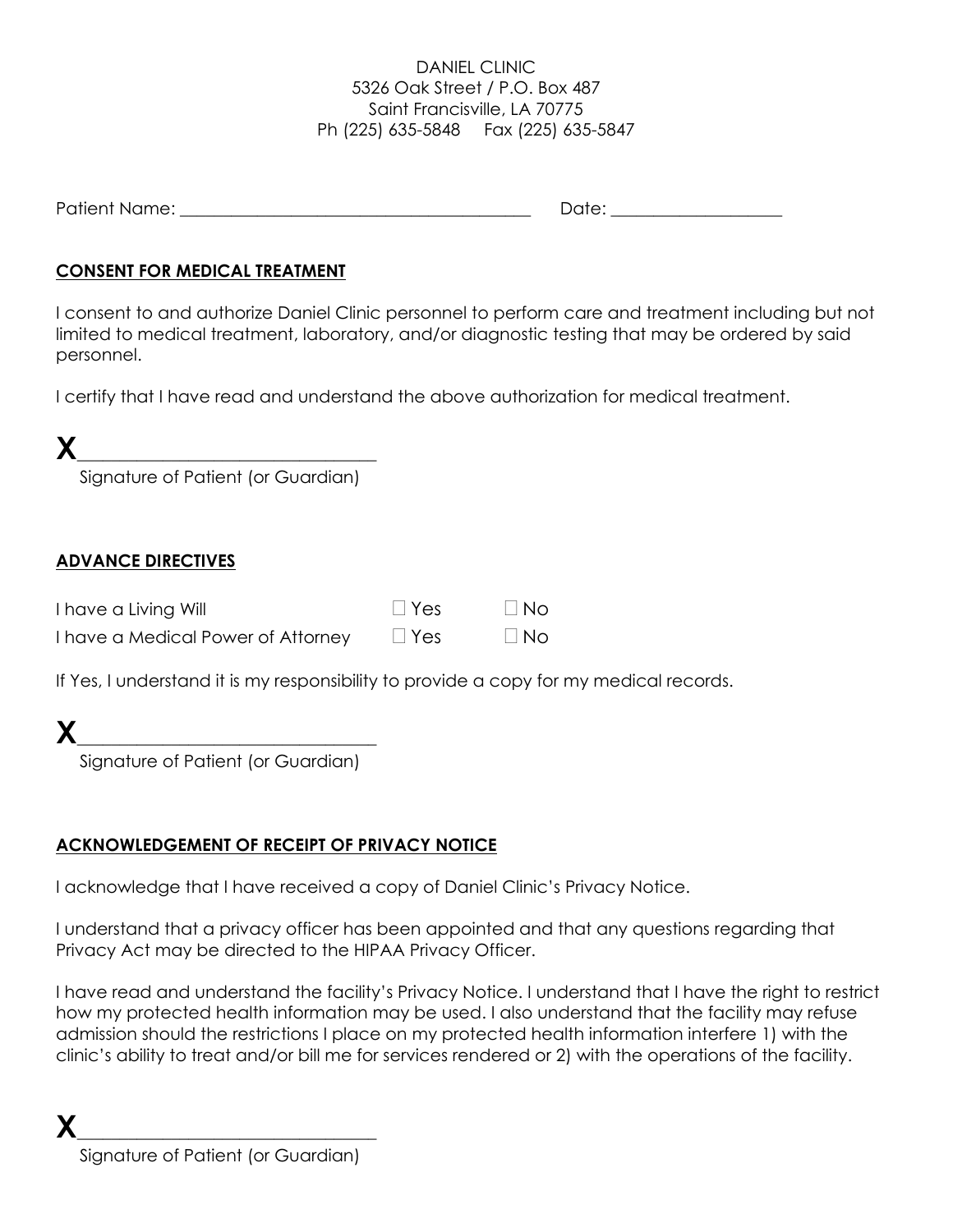| Daniel Clinic -PHI Authorization | Today's Date: $\frac{1}{2}$ / |
|----------------------------------|-------------------------------|
|                                  |                               |

Patient Name: \_\_\_\_\_\_\_\_\_\_\_\_\_\_\_\_\_\_\_\_\_\_\_\_\_\_\_\_\_\_\_\_\_\_\_\_\_\_\_\_\_\_\_\_\_\_\_\_\_\_\_\_ DOB: \_\_\_\_/\_\_\_\_/\_\_\_\_\_\_

Daniel Clinic may not use or disclose your protected health information to others without your authorization. In order for someone else to receive your protected health information please complete this form in its entirety.

I hereby authorize Daniel Clinic and any of its employees to use or disclose my patient health information to the following person(s), entity(s), or business associates of this office:

 $\mathcal{L}_\mathcal{L} = \mathcal{L}_\mathcal{L} = \mathcal{L}_\mathcal{L} = \mathcal{L}_\mathcal{L} = \mathcal{L}_\mathcal{L} = \mathcal{L}_\mathcal{L} = \mathcal{L}_\mathcal{L} = \mathcal{L}_\mathcal{L} = \mathcal{L}_\mathcal{L} = \mathcal{L}_\mathcal{L} = \mathcal{L}_\mathcal{L} = \mathcal{L}_\mathcal{L} = \mathcal{L}_\mathcal{L} = \mathcal{L}_\mathcal{L} = \mathcal{L}_\mathcal{L} = \mathcal{L}_\mathcal{L} = \mathcal{L}_\mathcal{L}$ 

 $\mathcal{L}_\text{max}$  , and the contribution of the contribution of the contribution of the contribution of the contribution of the contribution of the contribution of the contribution of the contribution of the contribution of t

Patient health information authorized to be disclosed:

 $\Box$  Medical Care  $\Box$  Legal  $\Box$  Insurance  $\Box$  Personal  $\Box$  All Information Other:

This authorization will expire on  $\frac{1}{2}$  /

I understand that I have the right to:

- 1. Revoke this authorization by sending written notice to this office and that revocation will not affect this office's previous reliance on the uses or disclosure preceding this authorization.
- 2. Knowledge of any fees involved due to any marketing activity as allowed by this authorization, and as a result of this authorization.
- 3. Inspect a copy of the patient health information being used or disclosed under federal law.
- 4. Refuse to sign this authorization.
- 5. Receive a copy of this authorization.
- 6. Restrict what is disclosed with this authorization.

I also understand that if I do not sign this document, it will not condition my treatment in any way.

Signature of Patient or Patient's Authorized Representative

Daniel Clinic Employee Signature



\_\_\_\_\_\_\_\_\_\_\_\_\_\_\_\_\_\_\_\_\_\_\_\_\_\_\_\_\_\_\_\_\_\_\_\_\_\_\_\_\_\_ \_\_\_\_/\_\_\_\_/\_\_\_\_\_\_